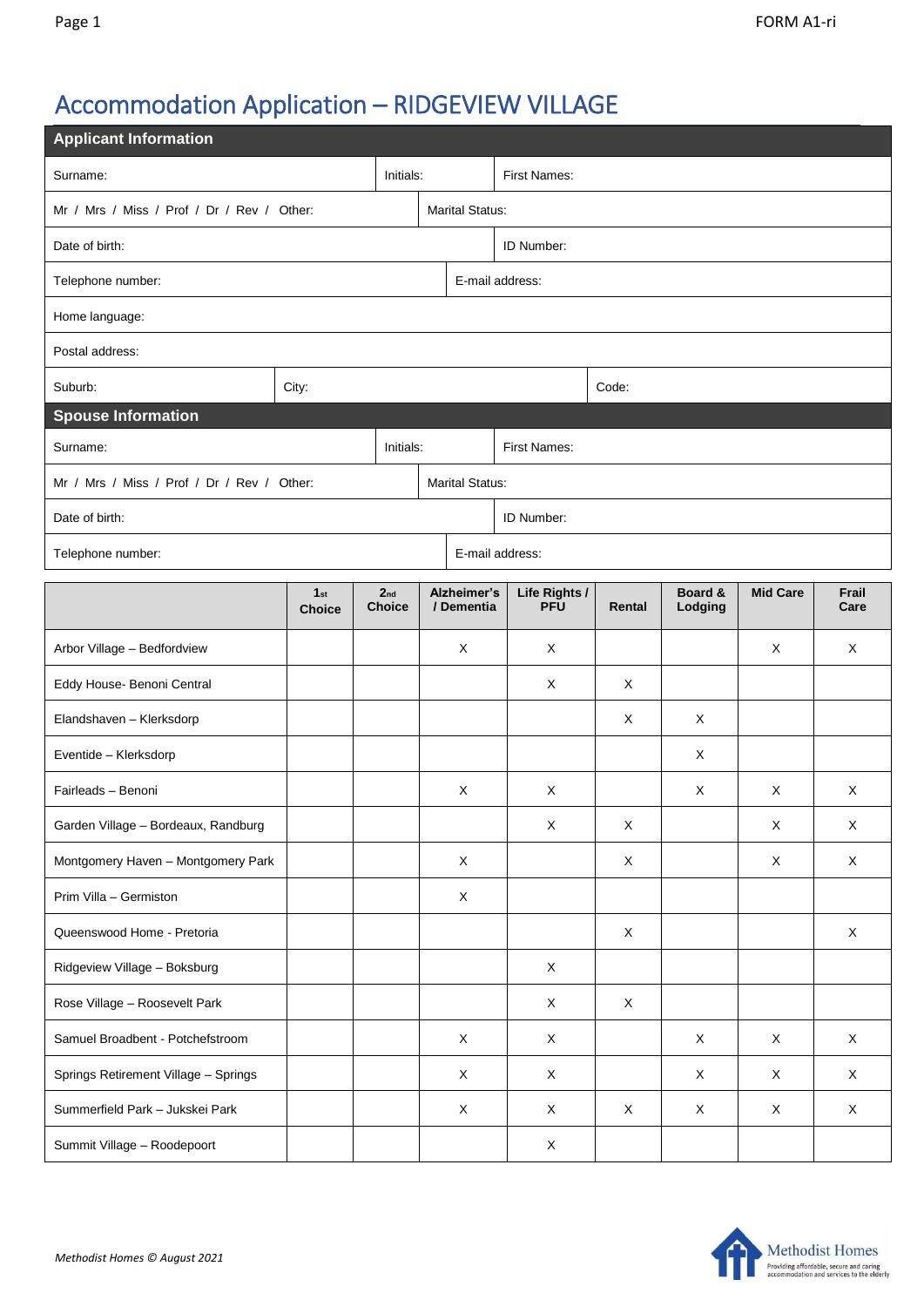| Frail Care & Mid Care Room Size (Please circle preference)                                                                                                                                                                                                                                                                                                                                                                    |                                                                                                                                                                          |  |                   |                |                   |                   |  |                   |  |
|-------------------------------------------------------------------------------------------------------------------------------------------------------------------------------------------------------------------------------------------------------------------------------------------------------------------------------------------------------------------------------------------------------------------------------|--------------------------------------------------------------------------------------------------------------------------------------------------------------------------|--|-------------------|----------------|-------------------|-------------------|--|-------------------|--|
| Single                                                                                                                                                                                                                                                                                                                                                                                                                        | 2-bed Shared                                                                                                                                                             |  |                   |                | Multi-ward Shared |                   |  |                   |  |
| Rental Accommodation Size & Type (Please circle preference)                                                                                                                                                                                                                                                                                                                                                                   |                                                                                                                                                                          |  |                   |                |                   |                   |  |                   |  |
| Bedsitter/Bachelor<br>Full Board & Lodging                                                                                                                                                                                                                                                                                                                                                                                    |                                                                                                                                                                          |  | 1 Bedroom         |                |                   | 2 Bedroom         |  | 3 Bedroom         |  |
| Life Rights/PFU Unit Size (Please circle preference)                                                                                                                                                                                                                                                                                                                                                                          |                                                                                                                                                                          |  |                   |                |                   |                   |  |                   |  |
| Bedsitter/Bachelor                                                                                                                                                                                                                                                                                                                                                                                                            | 1 Bedroom Flat                                                                                                                                                           |  | 1 Bedroom Cottage | 2 Bedroom Flat |                   | 2 Bedroom Cottage |  | 2 Bedroom & Study |  |
| COMMENTS:                                                                                                                                                                                                                                                                                                                                                                                                                     |                                                                                                                                                                          |  |                   |                |                   |                   |  |                   |  |
| Name:                                                                                                                                                                                                                                                                                                                                                                                                                         | Signature of applicant:<br>Date:<br>If this application is completed on behalf of a parent or a loved one, please provide your contact details.<br>Telephone:<br>E-mail: |  |                   |                |                   |                   |  |                   |  |
| <b>Terms</b><br>Care Centre Accommodation Applications require the payment of a once off non-refundable fee of R1000.<br>For Independent Living (Rental/PFU/Board & Lodging) a once-off Application Fee in the amount of R2000 is payable on<br>submission of this form. Once you take occupation at any of our homes or villages, an amount of R1000 will be credited to your<br>account in your second month of occupation. |                                                                                                                                                                          |  |                   |                |                   |                   |  |                   |  |
| The application fee is not refundable and will be forfeited should you elect to have your name removed from the waiting list.<br>Applications are open to persons of any age however, the minimum age of an occupant is 60 years.                                                                                                                                                                                             |                                                                                                                                                                          |  |                   |                |                   |                   |  |                   |  |
| Please return completed application form, together with your proof of payment and a copy of the applicants' ID by e-mail to:                                                                                                                                                                                                                                                                                                  |                                                                                                                                                                          |  |                   |                |                   |                   |  |                   |  |

**ridgeview.info@mha.co.za**

**We will contact you by telephone or by e-mail to confirm receipt of your application. If you have not heard from us within 10 days of submission, please call us on 011 686 1500**

# **BANKING DETAILS:**

Methodist Homes For The Aged RIDGEVIEW VILLAGE Bank: First National Bank **Branch Code: 250655** Account Type: **Current Account** Account Number: **6266608 2864**

# **NB: PLEASE USE YOUR SURNAME AND VILLAGE CHOICE AS YOUR REFERENCE (e.g. Jones-RidgeV)**

| <b>FOR OFFICE USE</b>    |     |               |  |               |  |                  |  |  |  |
|--------------------------|-----|---------------|--|---------------|--|------------------|--|--|--|
| Date of application:     |     |               |  | Amount Paid:  |  | Unique ID:       |  |  |  |
| Application Fee Paid by: | EFT | <b>CHEQUE</b> |  | CASH          |  | Cash Receipt No: |  |  |  |
| Application Captured by: |     |               |  | Home/Village: |  |                  |  |  |  |

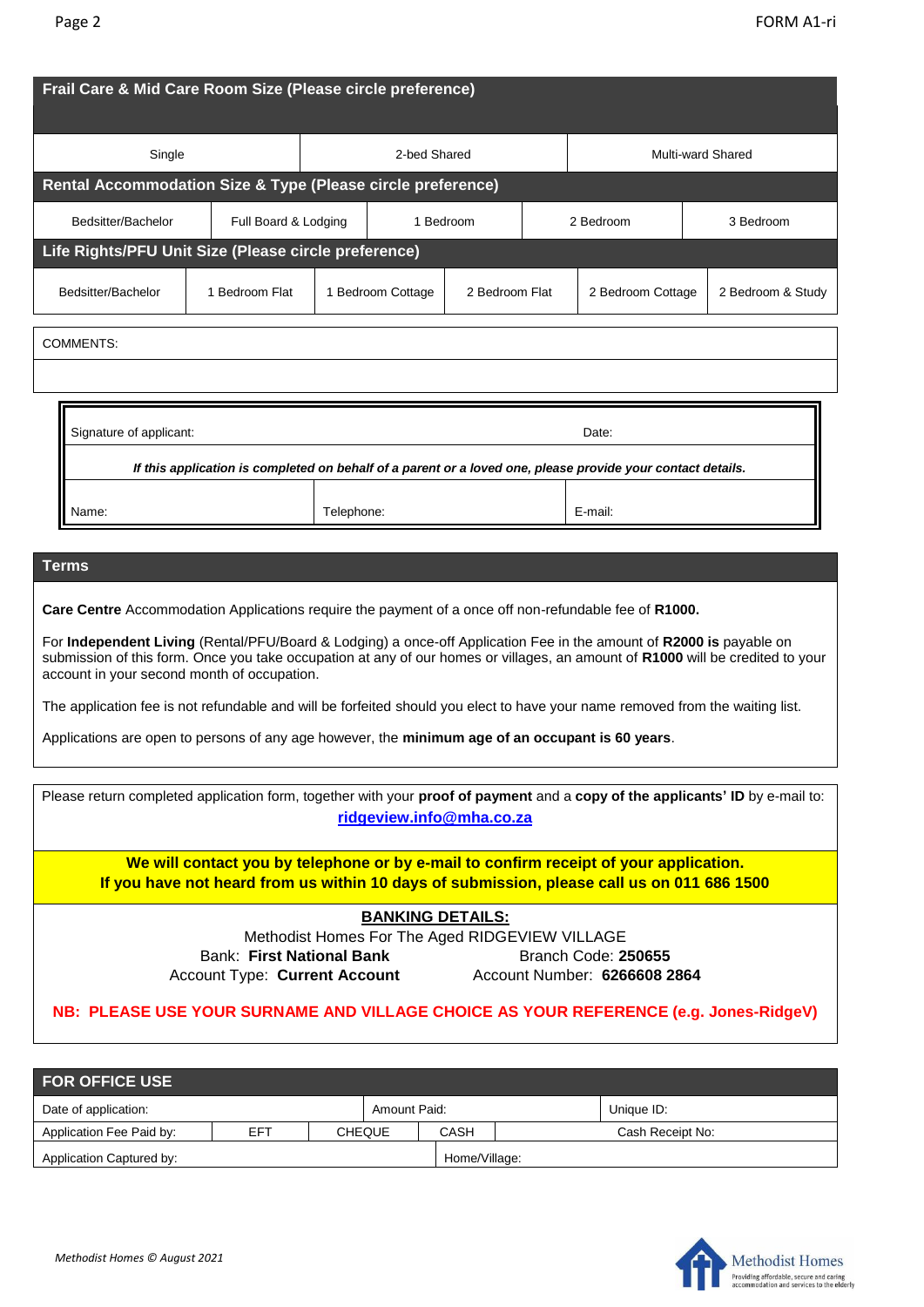Dear Resident/Potential Resident,

# **RE: POPIA NOTICE AND CONSENT TO PROCESS YOUR PERSONAL INFORMATION**

As a Resident or potential Resident to our organisation, we currently hold or will hold your personal information supplied by yourselves to our organisation.

We understand that your personal information is important to you and that you may be apprehensive about disclosing it. Your privacy is just as important to us and we are committed to safeguarding and processing your information in a lawful manner.

We also want to make sure that you understand how and for what purpose we process your information. If for any reason you think that your information is not processed in a correct manner, or that your information is being used for a purpose other than that for what it was originally intended, you can contact our Information Officer.

You can request access to the information we hold about you at any time and if you think that we have outdated information, please request us to update or correct it.

Our Information Officer's Contact Details are available from the Village Admin office.

### Purpose for Processing your Information

We collect, hold, use and disclose your personal information mainly to provide you with access as a resident to our premises. We will only process your information for a purpose you would reasonably expect, including:

- Providing you with advice on what services we can offer you that suit your needs as requested or as prescribed by ourselves;
- To process your personal information so as to take care of you on our premises;
- To verify your identity and to conduct credit reference searches (if necessary);
- To correspond with you;
- To confirm, verify and update your details;
- To comply with any legal and regulatory requirements;

Some of your information that we hold may include, your first and last name, email address, other contact information, your title, birth date, gender, identity number and your banking details.

All personal information will be held securely and whenever we sub-contract or outsource other organisations to process any of your personal information on our behalf, we will bind these service providers by way of a Data Operator Agreement as far as this may be required.

Kind regards,

 $\mathbb{Z}$ 

Carl Queiros Information Officer Methodist Homes Head Office